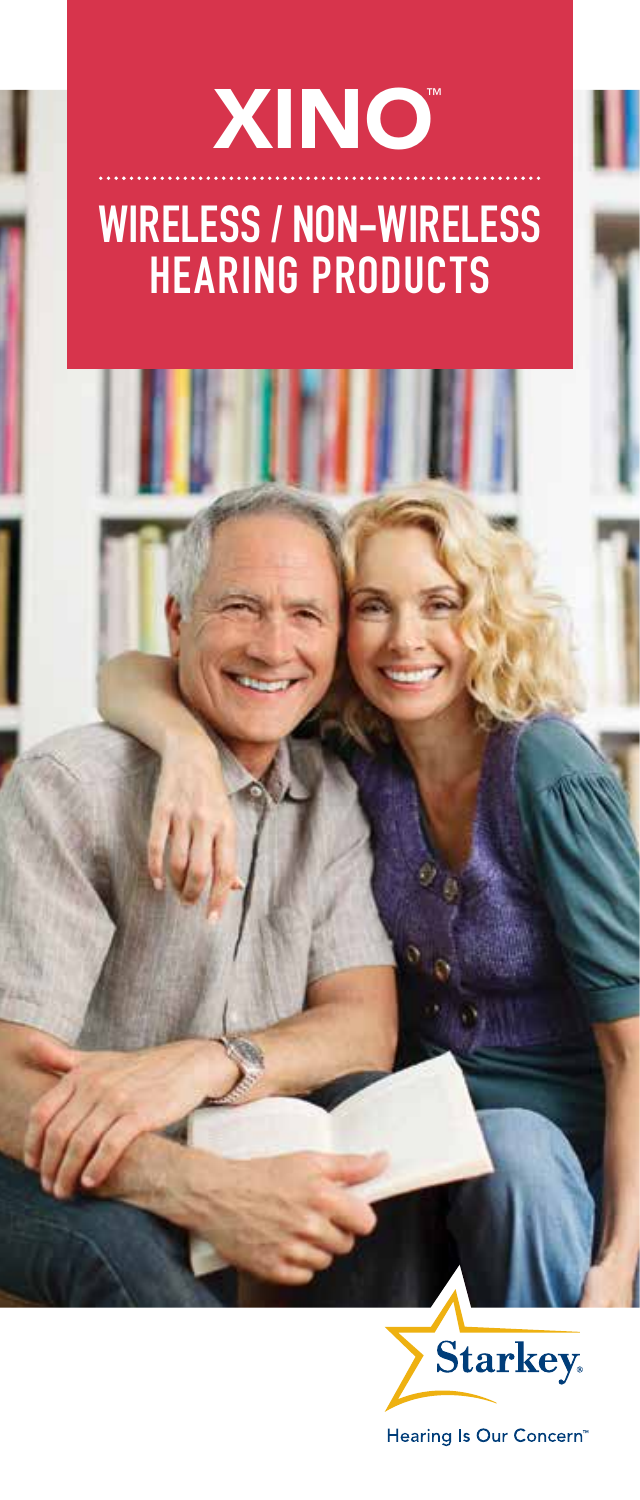## GOOD THINGS COME ທ **EPACKAGES.**

### From America's premier hearing aid provider

When it comes to wanting the world's smallest, most comfortable and best sounding hearing aids, people everywhere turn to Starkey, the only American-owned and operated manufacturer of advanced hearing solutions. And Xino, our sleek and performance-driven Receiver-In-Canal, is the one solution demanding people turn to most.



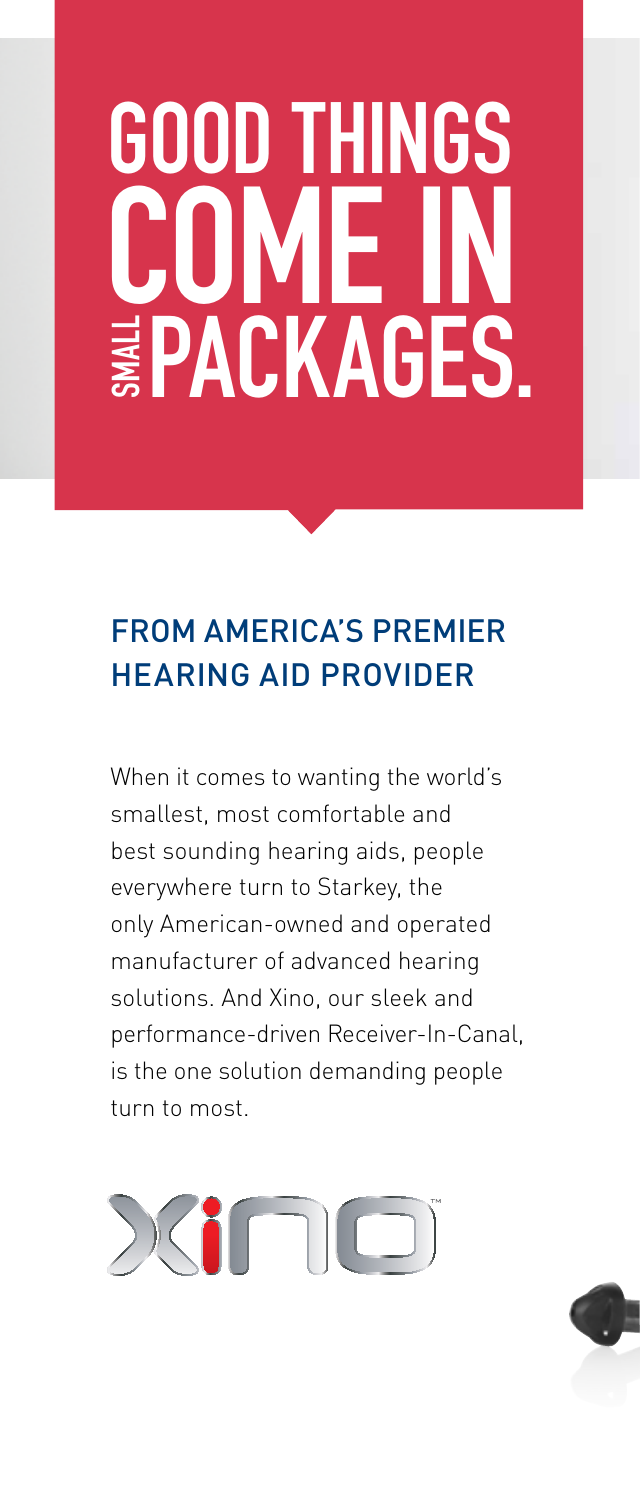

#### **Small Hearing Aids. Big Benefits.**

Tiny Xinos are a great choice for a variety of hearing losses. Packed with Starkey's latest technology, they're designed to:

- Improve hearing in noisy environments
- Eliminate buzzing and whistling
- Enhance phone conversations

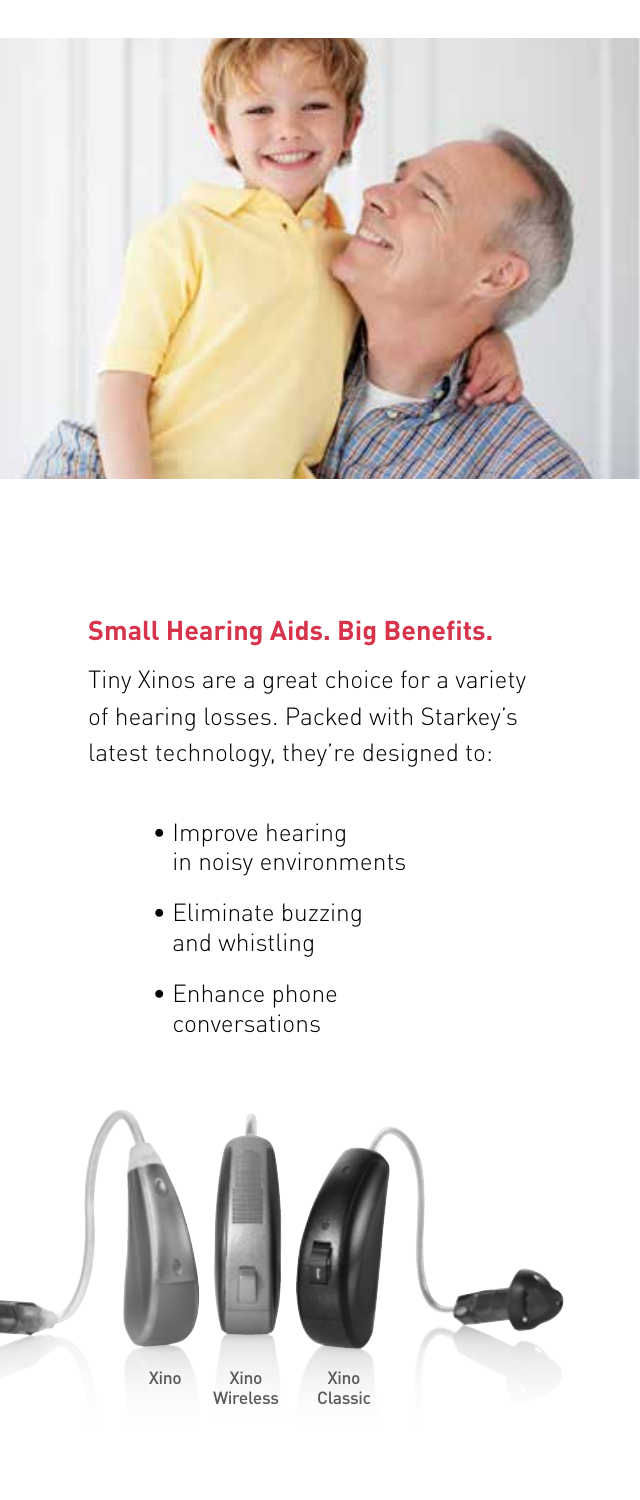# WHAT'S RIGHT FOR YOU?



Xino hearing aids are designed to accommodate and enhance a variety of different listening environments.

What you need will depend on how busy and active you are, and what types of environments you frequent.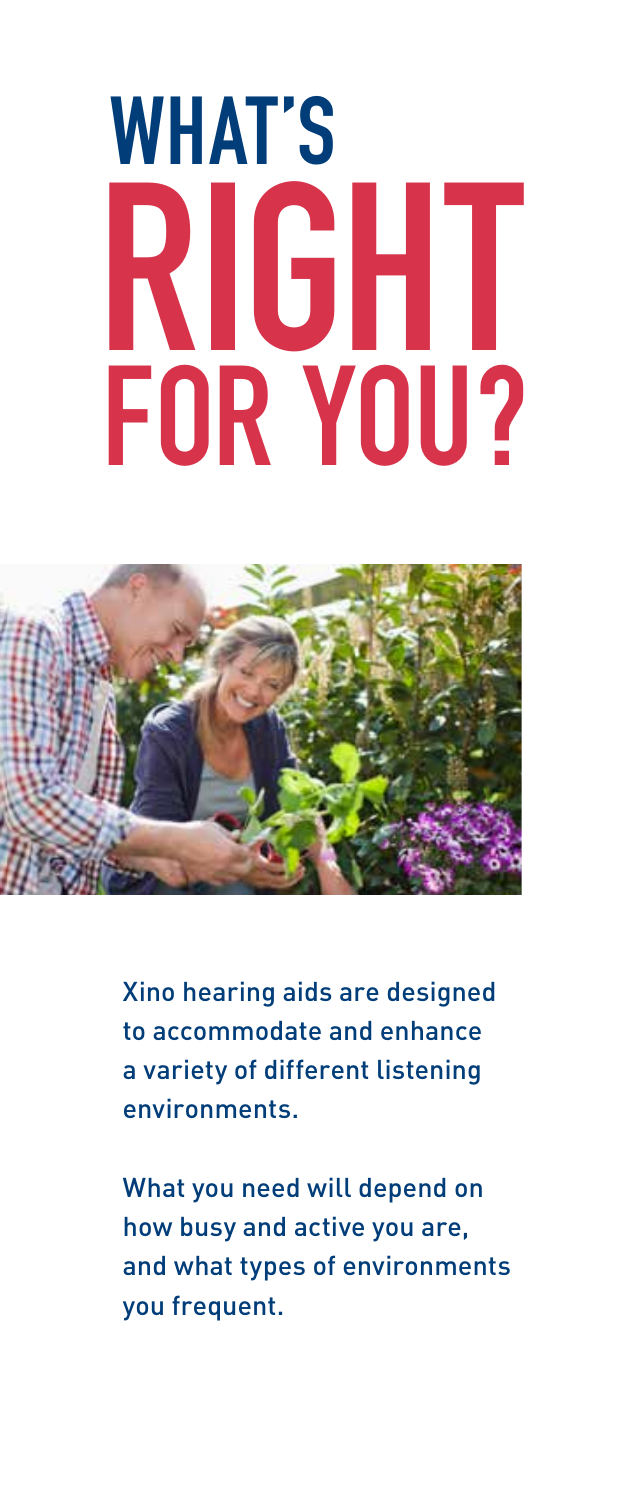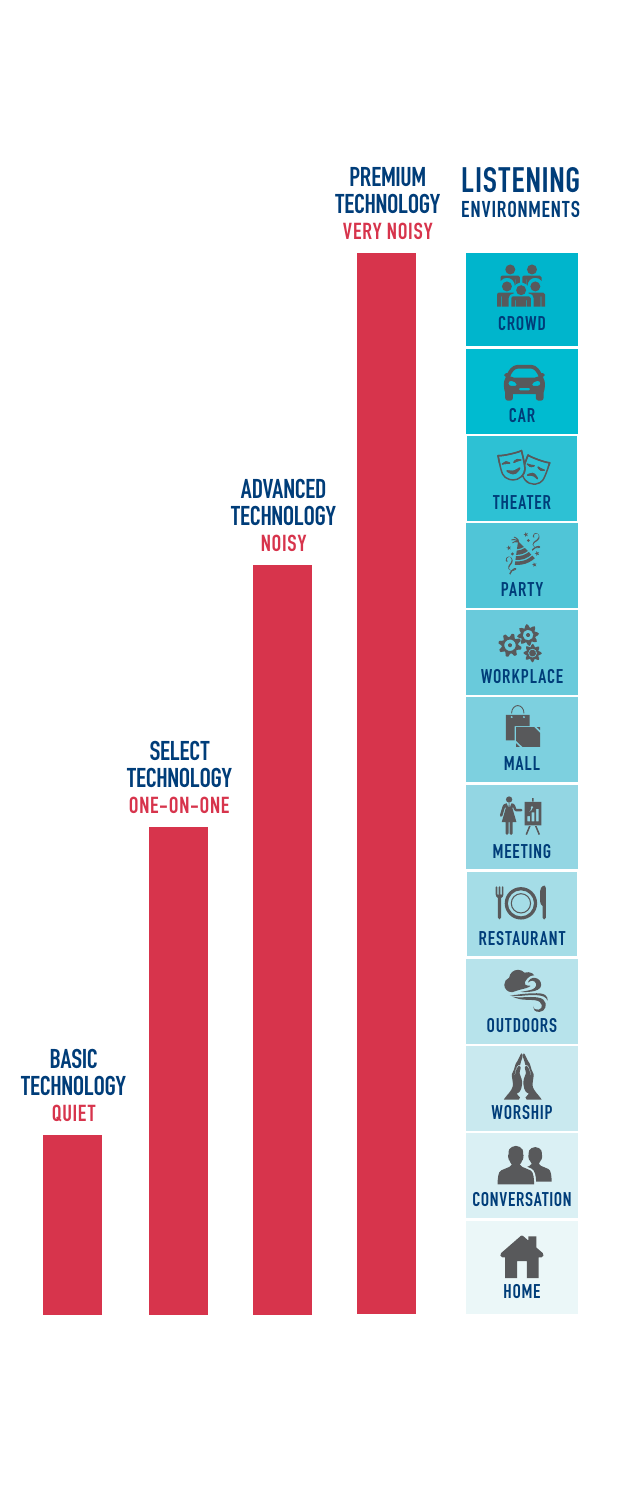Available in wireless or non-wireless, tiny Xino hearing aids also come in a variety of colors (from discreet to distinctive). Consult your hearing professional and start experiencing Xino for yourself.

#### **Receiver-In-Canal (RIC)**

- Sleek design barely visible when worn
- For mild to moderate hearing loss
- Variety of color options available
- Absolute Power (AP) version available for moderate to severe hearing loss
- Available in mini RIC and micro RIC styles

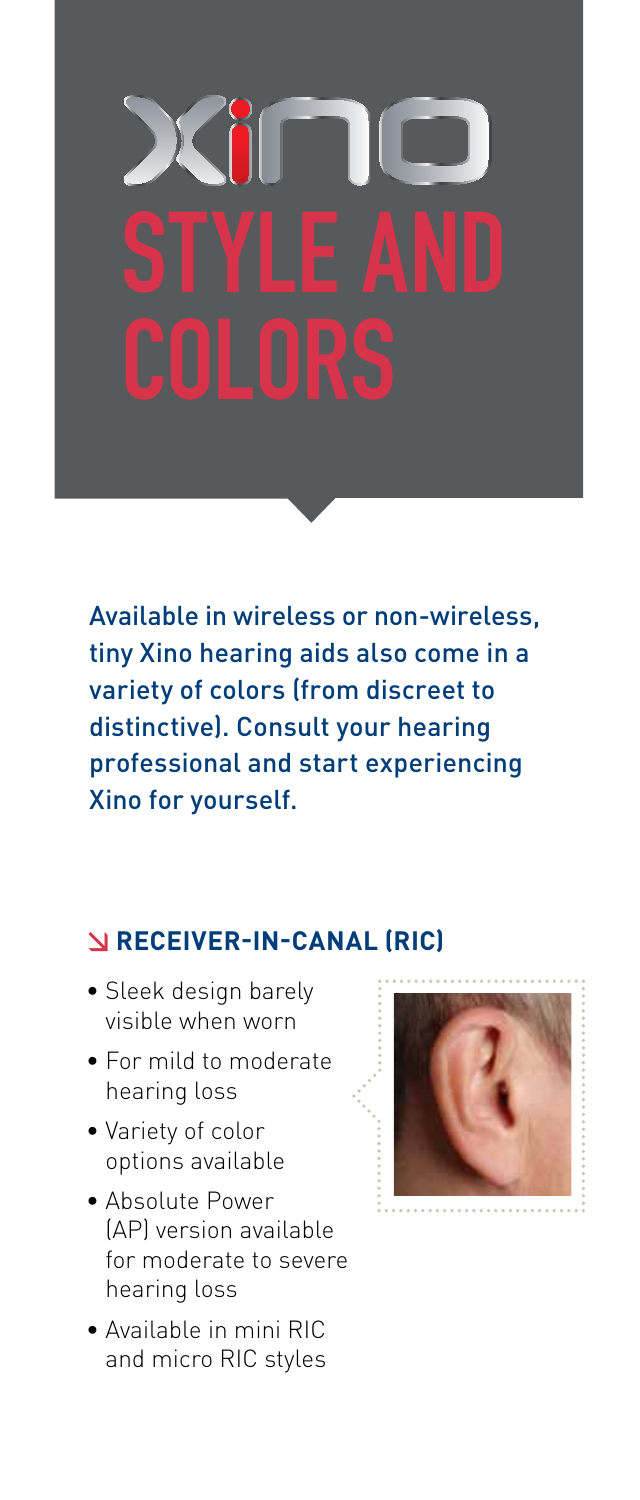### YOU WANT XINO DELIVERS

| Small, discreet                               | Feature-rich hearing aids                                                                                                                                                                                    |
|-----------------------------------------------|--------------------------------------------------------------------------------------------------------------------------------------------------------------------------------------------------------------|
| hearing aids                                  | that hide behind your ears                                                                                                                                                                                   |
| A way to hear<br>better in noise              | A precision microphone<br>technology and advanced noise<br>reduction and speech recognition<br>system designed to amplify<br>meaningful sounds-such as<br>speech-while reducing<br>unwanted background noise |
| <b>Help hearing high-</b>                     | The only technology that replicates                                                                                                                                                                          |
| frequency sounds                              | high-frequency speech cues into                                                                                                                                                                              |
| llike children and                            | lower frequencies, where they're                                                                                                                                                                             |
| women's voices)                               | easier to hear                                                                                                                                                                                               |
| A personal and                                | Sound compression technology                                                                                                                                                                                 |
| comfortable                                   | designed to differentiate soft                                                                                                                                                                               |
| listening                                     | speech from loud, for a more                                                                                                                                                                                 |
| experience                                    | enhanced and natural sound quality                                                                                                                                                                           |
| Direct audio<br>streaming of<br>media devices | Direct-to-hearing-aid streaming of<br>TVs, computers, MP3 players and<br>phones when synced with either<br>SurfLink® Mobile or SurfLink Media                                                                |
| No buzzing or<br>whistling                    | Our industry-leading feedback<br>elimination technology makes<br>buzzing and whistling hearing<br>aids a thing of the past                                                                                   |

*Features may vary by technology level.*



*\*Color options vary by model.*

Purple Pop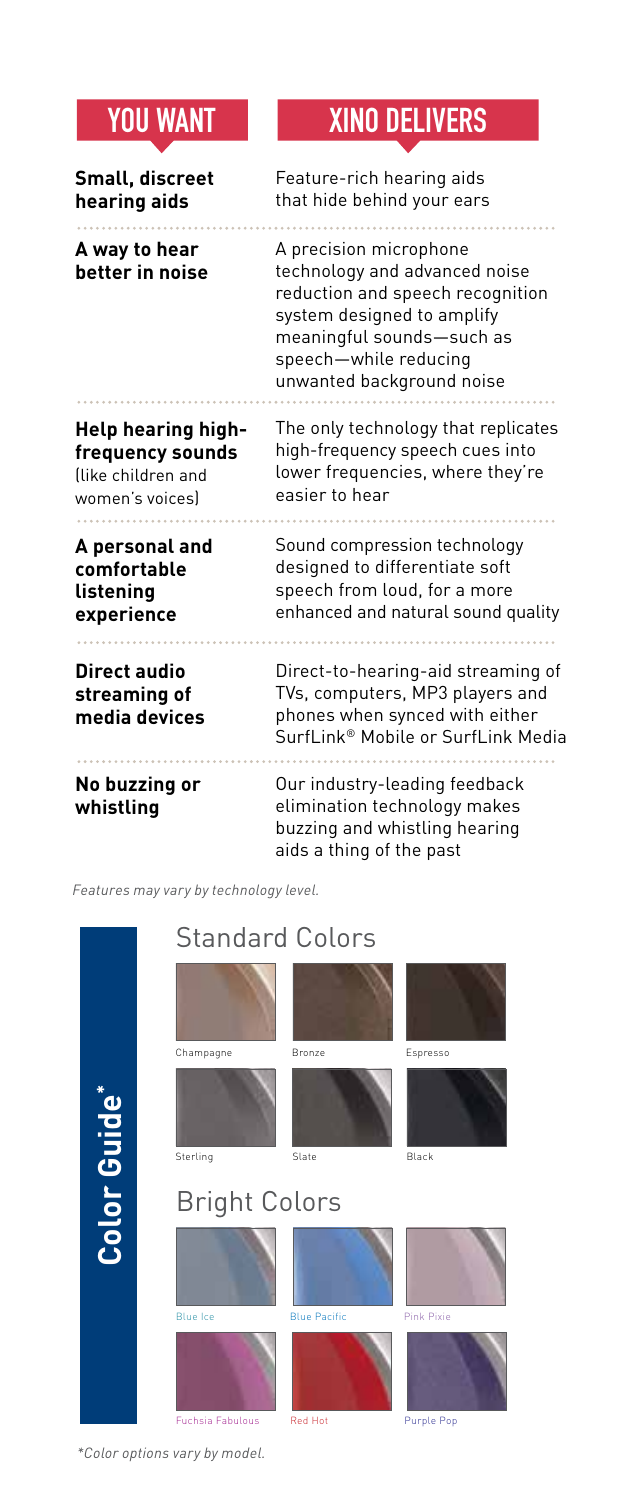## LIFE WITHOUT LIMITATIONS

For Xino Wireless wearers, our innovative SurfLink accessories make it easier to enjoy TV, music, cell phone conversations and more — no wires attached!

#### **SURFLINK MEDIA**

This set-and-forget media streaming solution connects to TVs, MP3 players and more to wirelessly stream audio directly to your Xino hearing aids. You can hear the volume at the level you want, while everyone else in the room can listen at the volume they want.

#### **SURFLINK Remote**

This handy remote lets you adjust and control your Xino hearing aids with the push of a button.

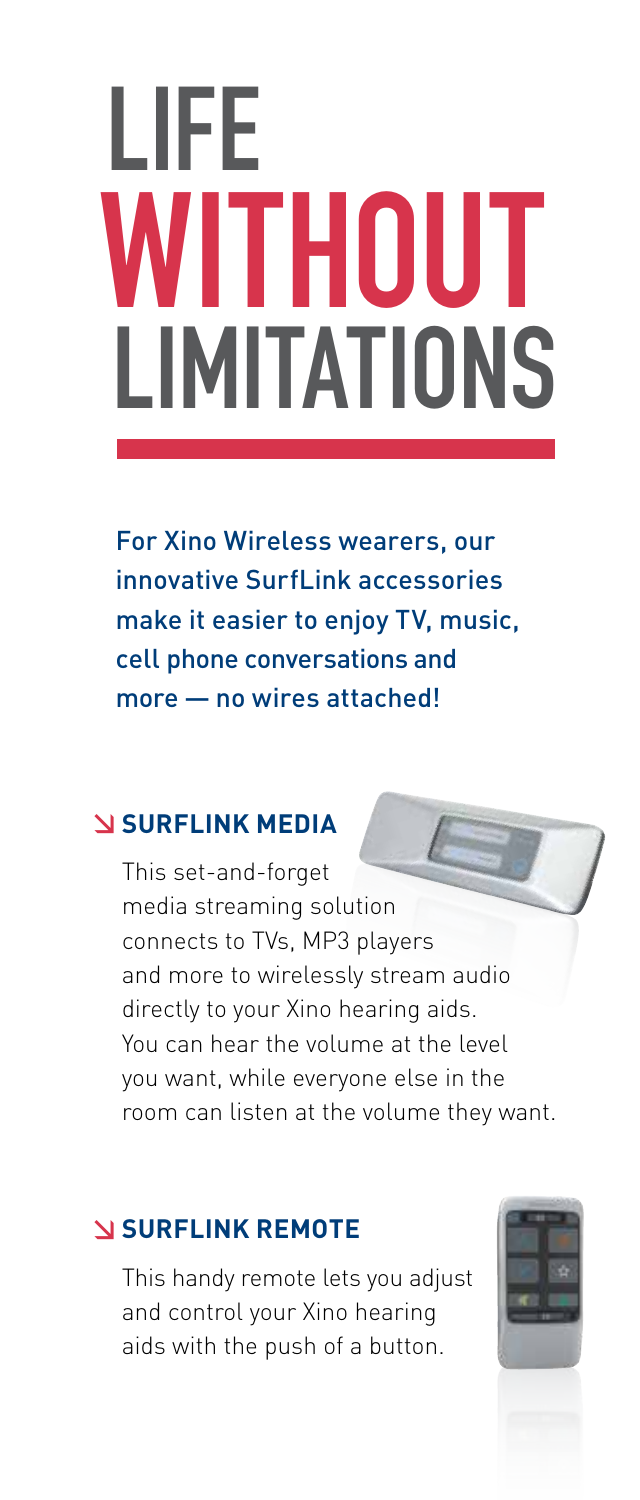

#### **SURFLINK Mobile**

Enjoy hands-free phone conversations with this one-of-akind device. That's because SurfLink Mobile turns your Xino hearing aids into both your cell phone microphone and receiver:



Microphone — Your hearing aids can pick up your voice and send it to the person you're talking to

Receiver — SurfLink Mobile streams the voice on the other end of the phone directly to both of your hearing aids

But that's just the beginning. SurfLink Mobile is not only a cell phone transmitter, it's also an assistive listening device, media streamer, and hearing aid remote all rolled into one.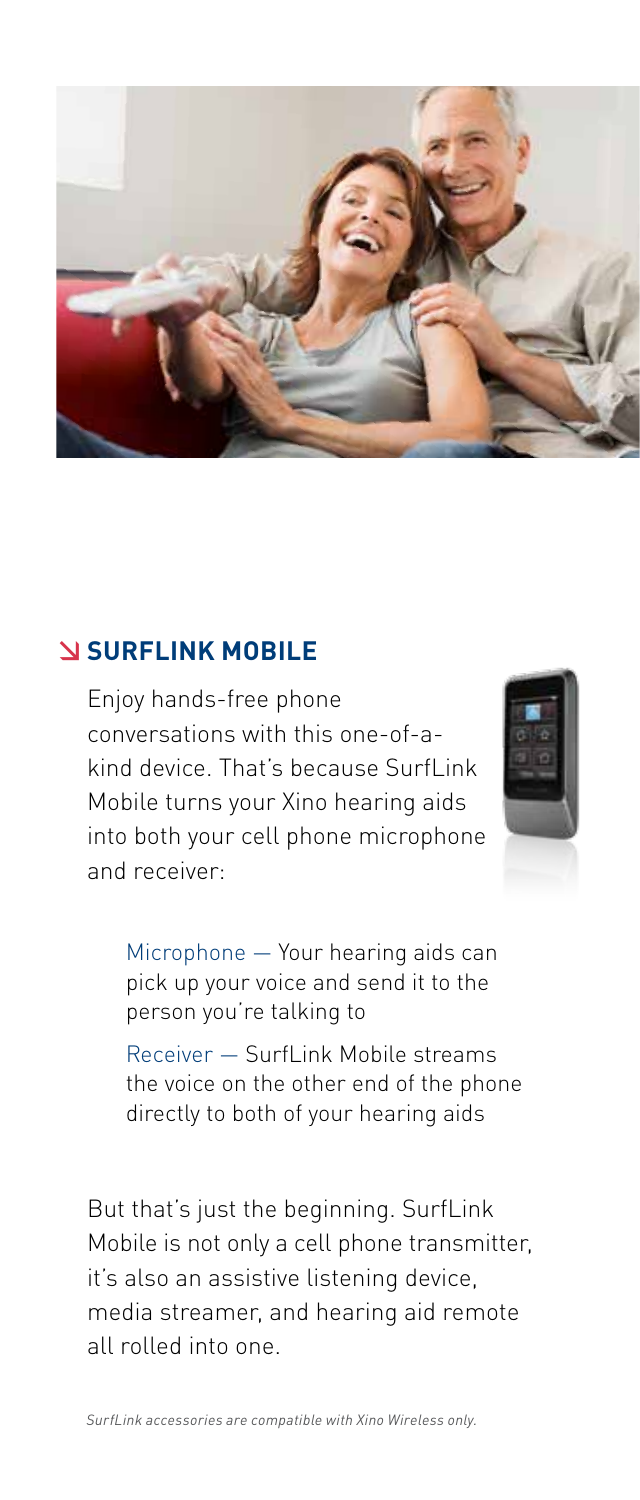# **EXPERIENCE** MO

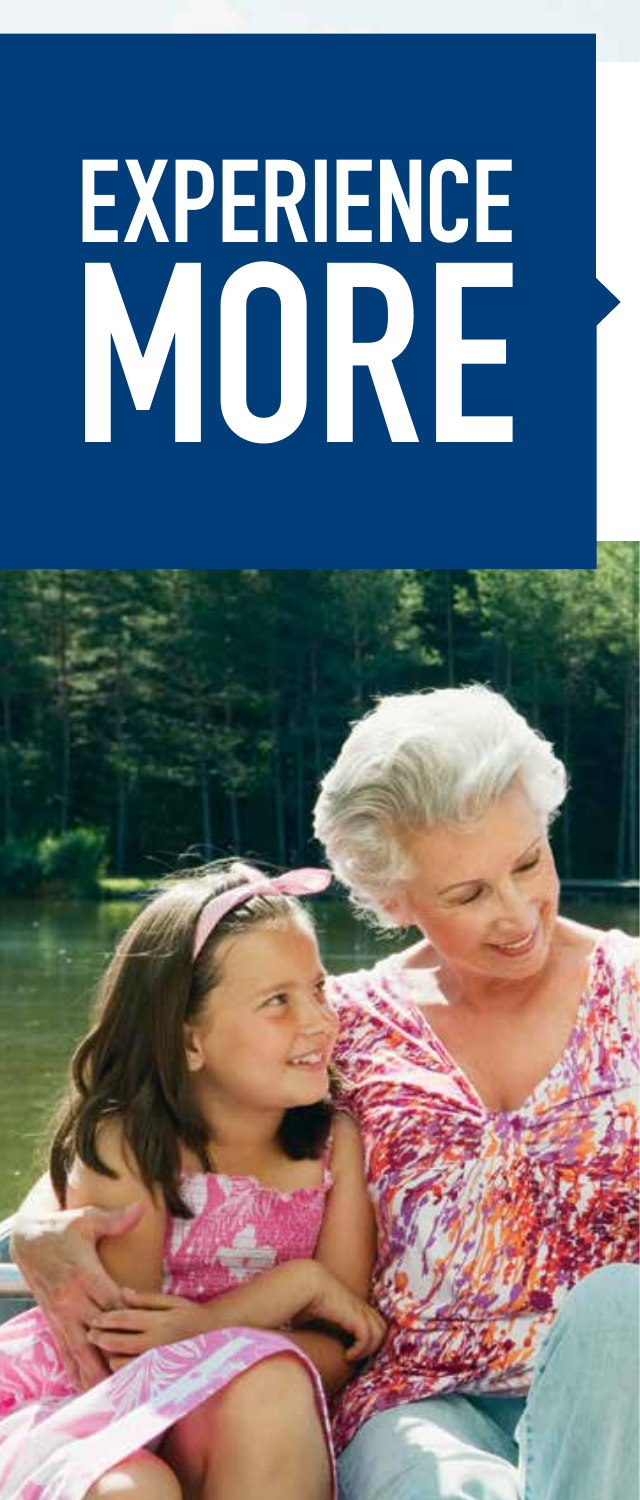When you wear Xino, you'll experience more than just the latest hearing aid technology available today. You'll experience hearing aids designed to make listening easy and enjoyable...again.

Consult your hearing care professional and start experiencing Xino for yourself.